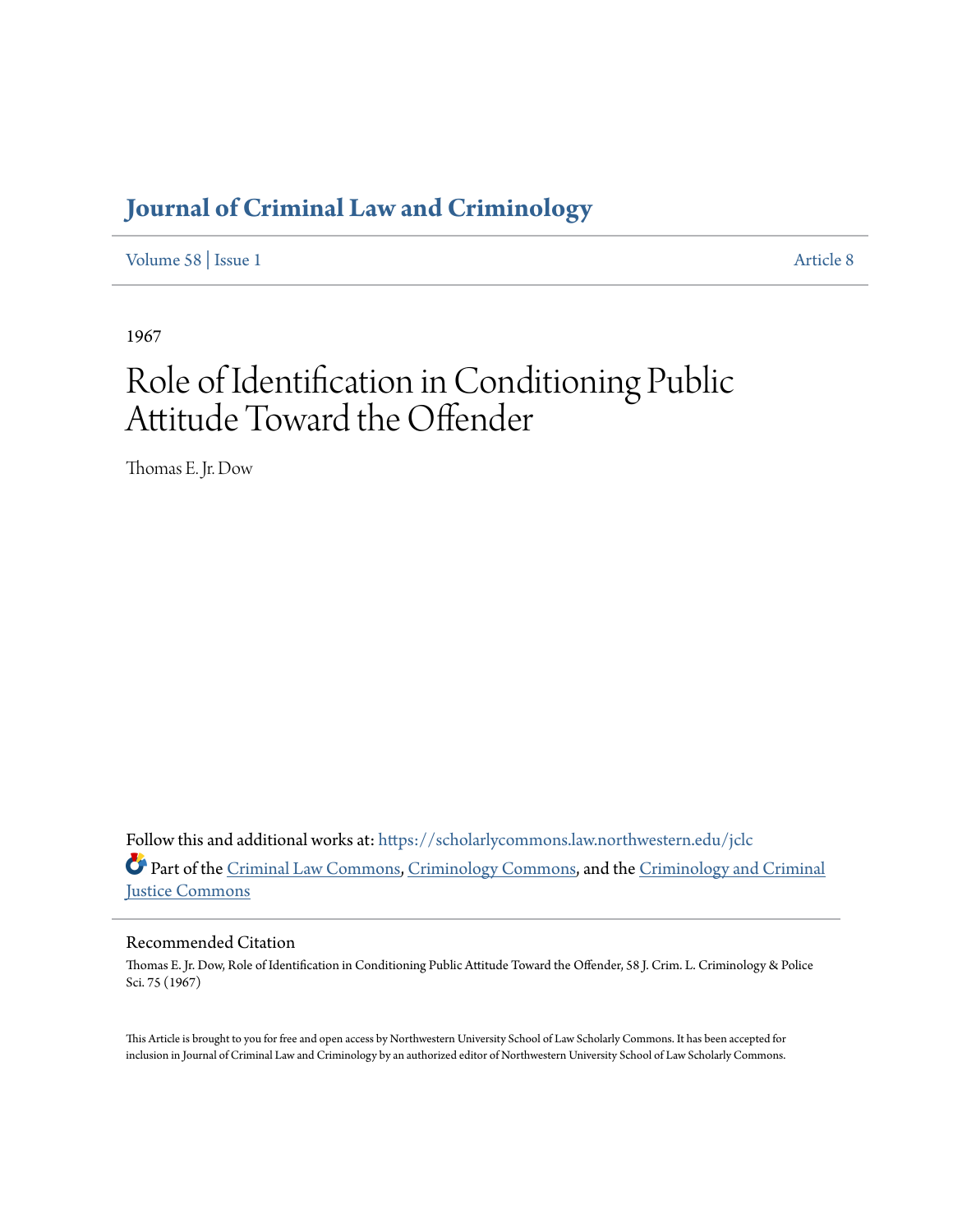#### THE ROLE OF IDENTIFICATION IN CONDITIONING PUBLIC ATTITUDE TOWARD THE OFFENDER

#### THOMAS E. DOW, JR.

The author received his Ph.D. degree in sociology from the University of Pennsylvania in 1962. He is presently an Assistant Professor of Economics and Sociology at Mount Holyoke College, South Hadley, Massachusetts.

In this article, which is based upon a paper presented at the Fifth International Criminological Congress at Montreal, in 1965, Dr. Dow suggests that the negative attitude of the public toward the offender is the result of a failure in identification between the two. This assumption was tested by measuring the ability of 549 students to identify with delinquency and adult criminality. Their ability to do so was extremely limited, and provided presumptive evidence that this breakdown in identification had conditioned public attitude toward the offender. This finding suggests the need to know more about public attitude and the role played by identification in conditioning this attitude.

Much is said in criminology about *the* negative attitude of the public toward the offender,<sup>1</sup> but very little is offered by way of systematic explanation. To account for this attitude, the following hypothesis is advanced; that the public's attitude toward the offender is a function of the level of identification existing between the two. To test this hypothesis, some measure is required to indicate the extent to which the public can identify with either the delinquent or the adult offender. If such measurement is possible, and if the level of identification is low, it would be possible to suggest that this factor functions as an independent variable, influencing public attitude and hence action.

This paper presents the results of the measurement of two dimensions of identification. It also explores the relationship between the level of identification and the level of information. Similarly, the connections between information and "action" and between identification and "action" are examined; namely, can a high level of information be assumed to result in a high motivation to action and, at the same time, what influence does the level of identification exert on the level of action?

In general, we would anticipate a low level of identification and a general unwillingness to act in support of criminological research. Both findings would be quite consistent with the public's attitude toward the offender. Finally, modification of this attitude—through greater identification could perhaps be expected as the student's knowledge of criminology increased.

1 See, for example, REcKLiSs, **THE CRIME** PROBLEM 374 (1961).

#### METHOD

The concept of identification contains many dimensions which must be separated if any systematic results are to be obtained. For present purposes, the following levels were selected: **(1)** the empathy dimension, or the possibility of imagining oneself in the position of another; and (2) the sympathy dimension, or the capacity to feel sympathy for another.2

While our primary interest was in the "public's" reaction to these concepts, vis-&-vis the areas of delinquency and adult criminality, the analysis of this relationship in isolation was not methodologically desirable, i.e., the obvious difficulty of asking a respondent how much sympathy he feels for a delinquent, an adult criminal, etc. A ranking procedure was therefore used, in which the respondent was asked to rank eight conditions. The conditions were held constant, but the wording varied from one dimension to the other. The two items were as follows:

#### *lten I*

Order the following circumstances on the basis of the ease or difficulty you have in imagining yourself in the various situations.

| $(A)$ Living in a condi- | (D) Being the victim of |
|--------------------------|-------------------------|
| tion of poverty.         | a criminal or delin-    |
|                          | quent act.              |

<sup>2</sup> **The** following definition is typical and contains the basic concepts selected for analysis: "The term identification is loosely used to sum up a number of different ways in which one person puts himself in the place of another. People are said to ideritify with others when they are able to feel sympathy **for** another's plight, to understand and perhaps even experience the emotions<br>someone else is experiencing. .. . " (Broom & SELZNICK, **SOCIOLOGY)** 89-90 (1958).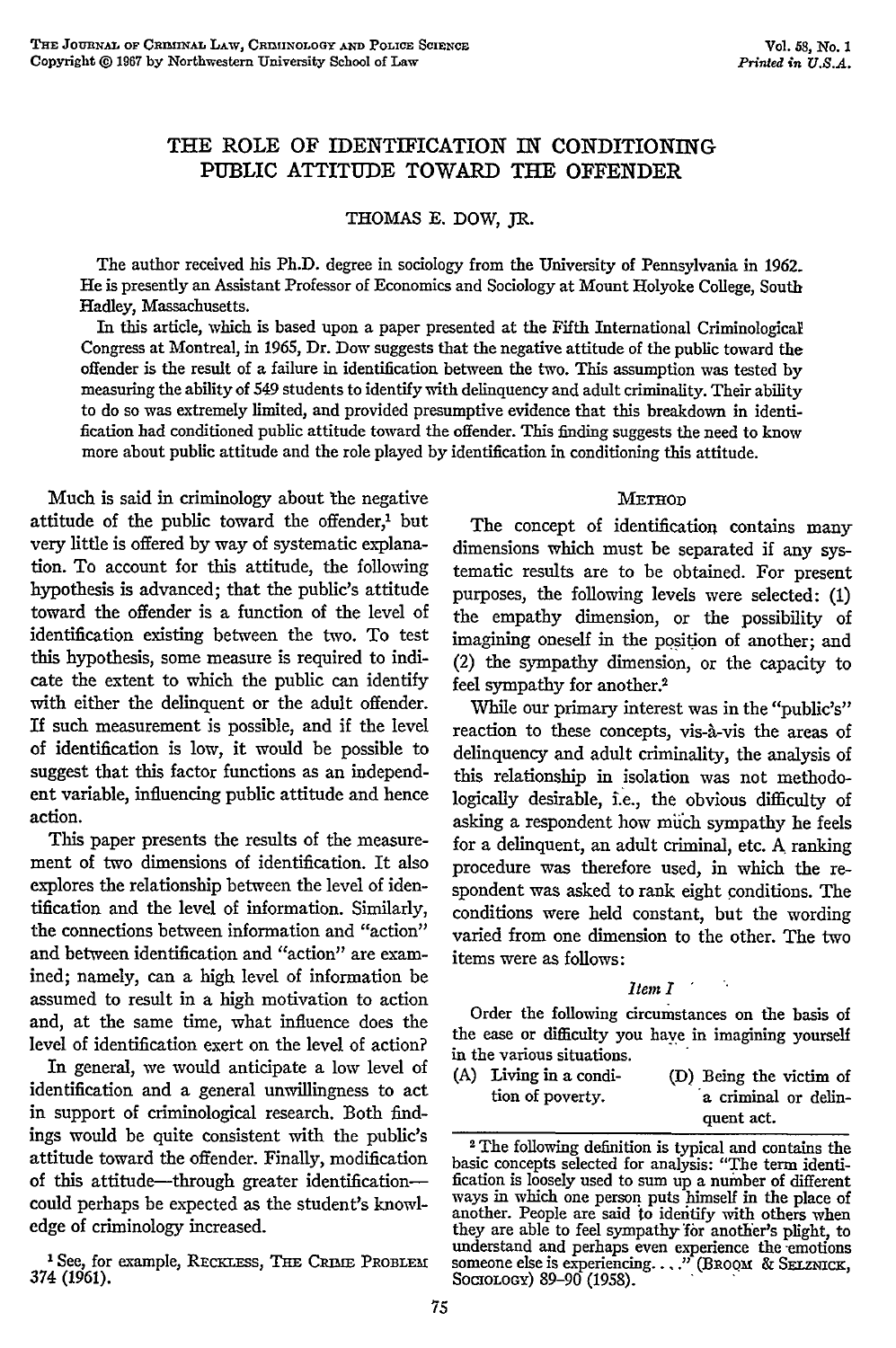- (B) Being sick. (E) Living in a time of
- (B') Being the parent of (F) Being a criminal. a child who is sick
- **(C)** Being the parent of (G) Being the victim of a delinquent child. an automobile ac-

#### *Item II*

Order the following conditions-states of being-in terms of the degree of sympathy or compassion which each evokes in you.

- (A) A poor person. (D) A victim of a delinquent (B) A sick adult. or criminal act.
	-
- (B') A sick child. (C) A delinquent.
- victim.

The remaining areas, of information and action, were examined with the following questions:

#### *Item III*

Order the following areas on the basis of your general knowledge of each.

- (A) The general problem (D) Crime control: genof poverty in America.
- (B) General medical developments in a nontechnical sense.
- (C) General developments in the treatment of delinquency.
- eralprocedures taken by the police to protect persons, apprehend offenders, and prevent civil disorder.
- (E) General proceedings concerning disarmament.
- (F) General developments in the treatment of adult criminals.

#### *Item IV*

If forced to assign priority in the allocation of limited financial resources, I would arrange the following areas accordingly.

- (A) Research in the area of poverty.
- (B) Research in medicine.
- (C) Research in the treatment of delinquency. criminals.

(D) Research in the area of crime control. (E) Research in the area of disarmament.

(F) Research in the treatment of adult

In all four items the possible objection that this procedure would naturally discriminate against the criminal contexts was taken into account by having the same conditions evaluated without the

necessity of forced ranking. The results were essentially the same.<sup>3</sup>

These items were presented to a sample of 549 college students.4 Two schools were involved: one an "Ivy League" college; the other a "State University". This grouping made possible the following comparisons: (1) an institutional break, from which social class differences could be inferred; (2) a sex break; (3) a course break, between those who had finished a course in criminology and those who had not; and (4) a class break, to gauge any change taking place in the course of a four year period.

#### FINDINGS

Table 1 indicates the distribution for all subjects in each of the four sections. The level of correlation between sections, as well as the position of the delinquent and adult offender, suggests certain patterns that will hold true throughout the study. Three major points are involved. First, the general relationship, between what one knows about an area and how willing one is to allocate scarce resources to that area, was an imperfect one. However, in the particular relationship between knowledge of delinquency and adult criminality and readiness to channel limited funds toward greater research in these areas there was a close approxi-

<sup>3</sup> When forced ranking is used, the argument might<br>be made that a rank order is established which is a<br>statistical artifact. For example, one may feel roughly<br>the same sympathy for several areas and not be able to<br>express point, a further inquiry was conducted in which the method of forced choice in rank assignment was re-<br>placed by the selection of a numerical position along a<br>scale for each condition in each section. For example:<br>Item I

Various conditions are described below. With reference to each, choose the answer that comes closest

- to your own feeling. A (a) I can very easily imagine myself in this
	- B<br>
	B<br>
	(b) I can e<br>
	C<br>
	C<br>
	in this situation.<br>
	F<br>
	(d) I find it<br>
	G<br>
	in this situation. (b) I can easily imagine myself in this situation.
		- $(C)$  I can with some difficulty imagine myself in this situation.
			- (d) I find it very difficult to imagine myself in this situation.
				- (e) I find it virtually impossible to imagine myself in this situation.

This procedure permitted ties and allowed the expression, for example, of equal sympathy for the delinquest and the indigent. The results were essentially the same as those obtained in the forced choice approach, and hence the assumption of a meaningful rank order is preserved. 4 Students in various sociology classes made up the

sample. They represent a reasonable cross section of the average, social science oriented undergraduate at each institution.

cident.

(E) A civilian wounded in time of war.

global war.

- **(F)** An adult criminal.
	- (G) An automobile accident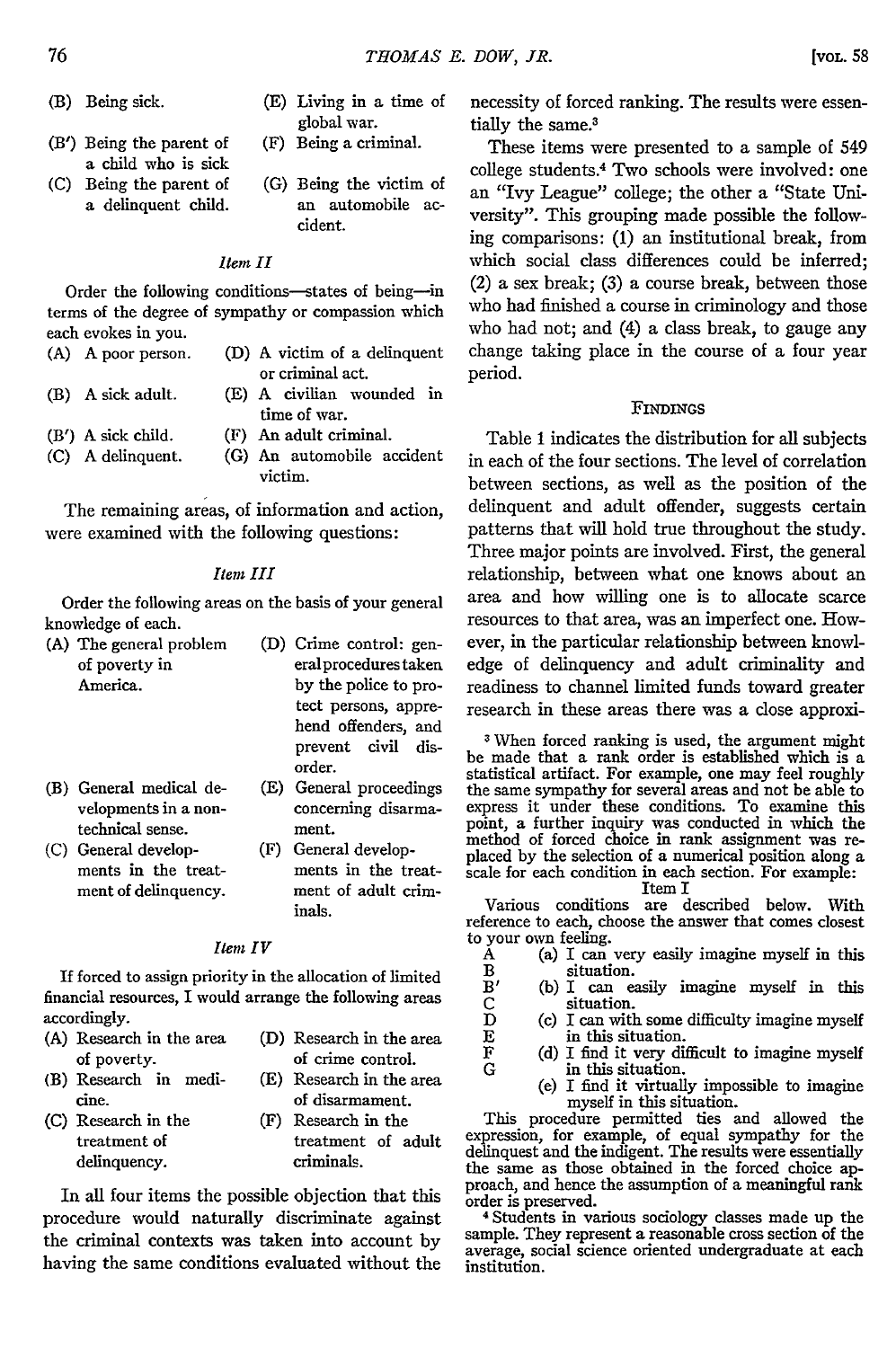consistent divergent ranking of one and only one condition ("B"), these levels do suggest the likelihood that further refinement will make a higher correlation possible. In the present case, and throughout the study, the uniform ranking of the delinquent and adult offender categories-in both dimensions-remains highly significant. Third, the relationship between identification and allocation was not a uniform one. At the ranking extremes the tendency was toward concomitance, i.e., items ranked first and last in one section tended to be ranked the same way in the other, while in the middle ranks the relationship was less dear. In the case of the criminality categories, the delinquent rank in the allocation and identification sections was always higher than the rank of the adult

offender, which was usually last.

Over-all, these findings confirm the original contention, that the ability to identify with either the delinquent or the adult offender would be slight. It was, ranks 7 and 8 respectively. The adult criminal did no better in the allocation of funds, ranked last, whereas there was greater willingness to support delinquency research. Finally, as suggested above, there was a close

#### *Criminology and Nm-Criminology Students*

This comparison examines the impact of a formal criminology course and a liberal criminological ideology upon the information students possess, the action they are willing to take, and the capacity they have for sympathy with criminal and delinquent states. These findings, contrasted with those obtained from students who lacked such exposure, provide a concrete bench mark against which to judge the impact of selected course work upon deeply held values.

Looking first at the criminology students, one observes a modification-vis-A-vis the total group -of information ranks, with delinquent, criminal and crime control categories all being upgraded. **Of** greater significance was the fact that this information did not influence the pattern of allocation; that is, greater knowledge of delinquency and adult criminality did not result in a greater willingness to allocate funds in these directions, nor did it result in a greater capacity to identify with either human condition. **If,** then, the problem is actually one of identification, it cannot be solved **by** the simple expansion of course offerings. On the contrary, it is apparent that the capacity for

|                               | Sections $(N = 549)$<br>$\sigma = \infty$ |                     |                        |      |               |                          |      |                          |      |  |
|-------------------------------|-------------------------------------------|---------------------|------------------------|------|---------------|--------------------------|------|--------------------------|------|--|
| <b>Rank Position</b>          | Empathy with<br>Sec. I                    |                     | Sympathy for<br>Sec II |      | Rank Position | Knowledge of<br>Sec. III |      | Research into<br>Sec. IV |      |  |
| $\bullet$ .<br>$\blacksquare$ | $\mathbb{R}$                              | M                   | R                      | м    |               | R                        | м    | R                        | м    |  |
|                               | в                                         | 1.40                | $\mathbf{B}'$          | 2.75 |               | A                        | 2.61 | B                        | 2.17 |  |
| 2                             | G                                         | 2.95                | G                      | 3.28 | 2             | D                        | 3.00 | A                        | 2.70 |  |
| 3                             | $\mathbf{B}'$                             | 3.25                | Е                      | 3.89 | 3             | В                        | 3.35 | C                        | 3.27 |  |
| 4                             | D                                         | 4.33                | A                      | 4.38 | 4             | C                        | 3.35 | E                        | 3.78 |  |
|                               | A                                         | 5.40                | D                      | 4.44 | 5             | F                        | 4.19 | D                        | 4.16 |  |
|                               | E                                         | 5.63                | в                      | 4.69 | 6             | E                        | 4.44 | F                        | 4.91 |  |
|                               | С                                         | 5.99                | с                      | 5.34 |               |                          |      |                          |      |  |
| 8                             | F                                         | 7.05                | F                      | 7.15 | $\mathbf{x}$  |                          |      |                          |      |  |
| Rank order correlation        |                                           | $R = .53$ ; p > .05 |                        |      |               | $R = .39; p > .05$       |      |                          |      |  |

TABLE 1

RANx ORDER **AND** MEAx RANK op **ALL** SUBJECTS IN EACH SECTION

(In each section of this table the coefficient of concordance was significant at the .01 level.)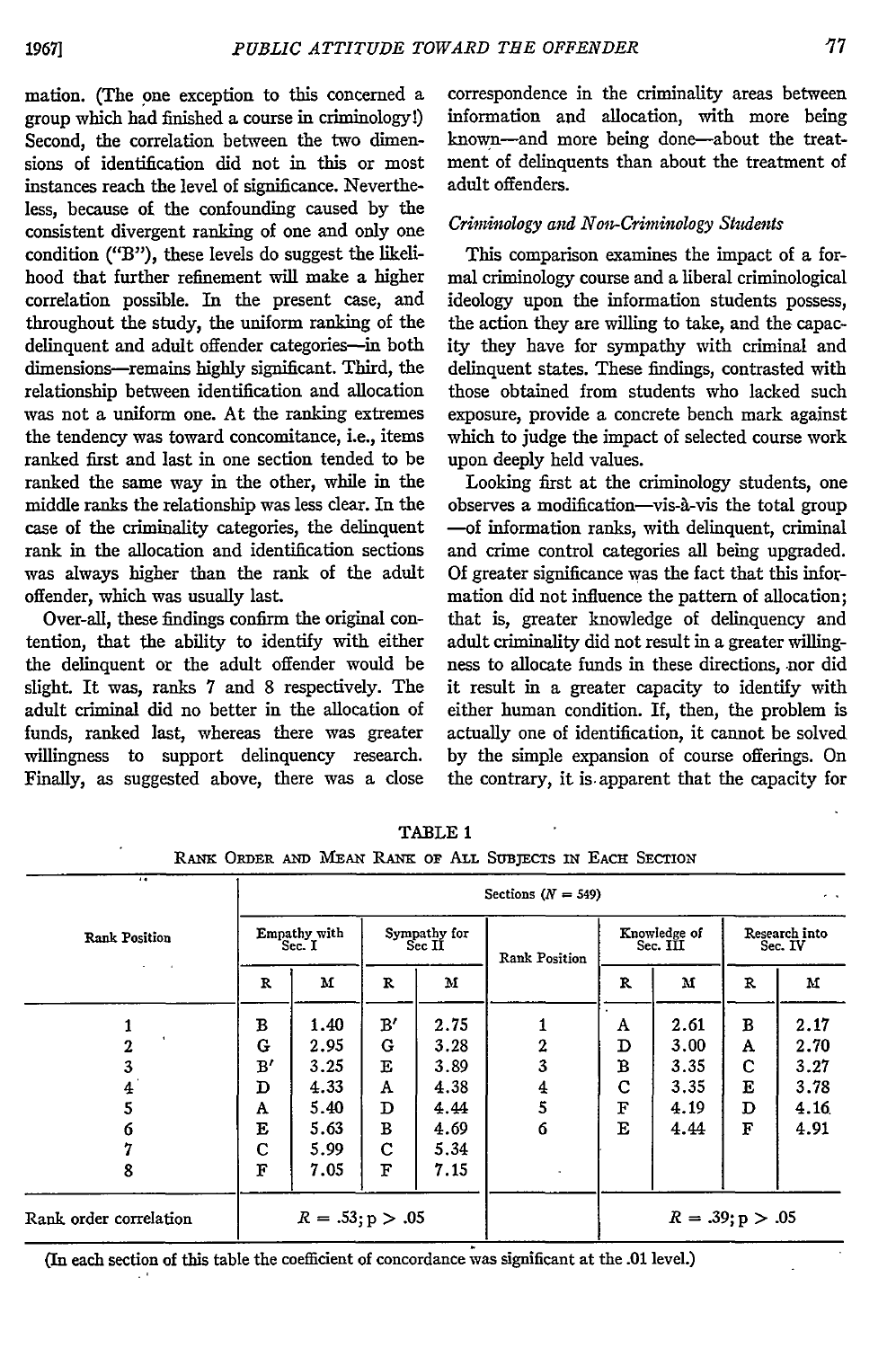identification with various conditions is the result of a total life experience and cannot be easily changed by the addition of new information.

When the criminology group was compared with the non-criminology group, the only major difference was at the information level,  $R = .38$ ;  $p >$ .05. In the remaining areas the rankings of the two groups were significantly correlated. In particular, attention should be called to the ranking of the delinquent (seventh) and the criminal (eighth) in both dimensions of identification.

#### *Male and Female*

Beginning with the men, we found that the relationship between what they knew about a condition and how much they were willing to spend to improve it, was not very great,  $R = .48$ ;  $p >$ .05. Nevertheless, their specific knowledge of delinquency and adult criminality treatment programs corresponded closely to their willingness to allocate resources in these areas, ranks 4 and 6, and 3 and 6 respectively. Once again, the delinquent fared better than the adult offender.

Association between the two dimensions of identification was not significant,  $R = .46$ ;  $p > .05$ , yet there was agreement on the lowest rankings for the delinquent and adult criminal respectively. When this was related back to allocation, we found the lowest economic priority assigned to the needs of the adult offender, with a somewhat greater economic concern expressed for the delinquent, rank 3.

When these findings were compared with the female reaction, the result was one of complete agreement.5 Rank correlations in all four items were significant. No less significant is the meaning of this concensus. With criminal behavior overwhelmingly male, it is interesting to note that the female group was as unable to identify with, and as unwilling to support research, in these areas as was the male group, the identification capacity, at least in the test areas, being apparently the result of a similar cultural conditioning for both males and females.

#### *"Iry League" and "State University"*

Considering the "State University" first, we found the usual general gap between information

and allocation,  $R = .43$ ;  $p > .05$ , and the usual specific correspondence between knowledge and action in the areas of delinquency and adult criminality. We also found that full correspondence between the dimensions of identification was prevented by the divergent ranking of condition "B." Nonetheless, the ranks assigned to the delinquent and adult criminal on both levels were those we had come to expect, namely seventh and last, respectively.

The "Ivy League" record was slightly different. In particular, the delinquent was elevated to the sixth rank in both levels of identification. This brought identification, at least in these areas, into close correspondence with both information and allocation rankings.

When the two schools were compared, these minor differences did not prevent significant rank correlations on all four items. In view of this agreement, it is clear that whatever social class distinctions may have been present in this comparison,<sup>6</sup> they did not condition a differential reaction in the areas studied. This may have been the result of a social class distribution which was skewed toward the upper rather than the lower end of the scale, thus precluding those lowest socio-economic levels where there might have been a different reaction, i.e., perhaps a greater ability to identify with, or assign economic priority to, the areas of delinquency and adult criminality.

#### *Comparison by Class-Freshman; Sophomore; Junior; Senior*

Variation by class was not great. In all years, the correspondence between information and allocation was substantial. This was particularly true with regard to the delinquency and criminality categories.

Levels of identification within each class were highly but not significantly correlated. There was, however, complete agreement among classes as to the seventh rank and last rank assigned to the delinquent and adult criminal, respectively.

In all, little change in information, allocation or identification takes place as a student passes through four years of college, the education proc-

**<sup>6</sup>**It was not possible to specifically examine the social class positions of the respondents. Nevertheless, the overwhelming tendency of the private College to service the children of upper middle and upper class homes, contrasted with the tendency of the University to draw largely from the middle, lower middle and working classes, supports the presumption of a class distinction between the two institutions.

<sup>&</sup>lt;sup>5</sup> Further comparisons were made between males and females on the basis of whether or not they had had a criminology course, and the level of agreement was essentially the same. Rank correlations were significant in all sections.